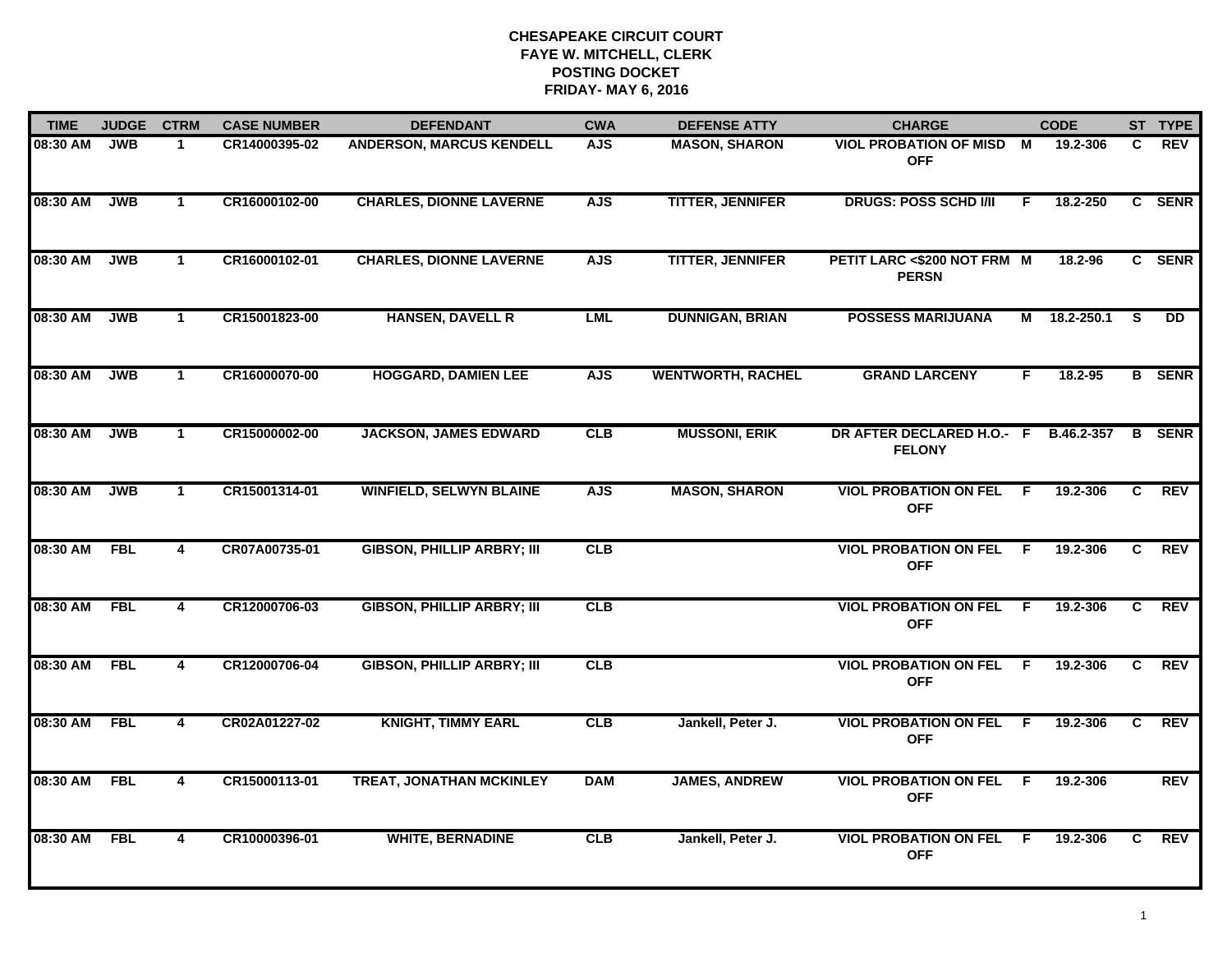| <b>TIME</b>   | <b>JUDGE</b> | <b>CTRM</b>     | <b>CASE NUMBER</b> | <b>DEFENDANT</b>               | <b>CWA</b> | <b>DEFENSE ATTY</b>      | <b>CHARGE</b>                              |                | <b>CODE</b>  |                | ST TYPE        |
|---------------|--------------|-----------------|--------------------|--------------------------------|------------|--------------------------|--------------------------------------------|----------------|--------------|----------------|----------------|
| 08:30 AM MATA |              | 5               | CR11002690-01      | <b>BELL, JEFFERY RASHAD</b>    | <b>DAM</b> | <b>JAMES, ANDREW</b>     | <b>VIOL PROBATION ON FEL</b><br><b>OFF</b> | F.             | 19.2-306     | C.             | <b>REV</b>     |
| 08:30 AM MATA |              | $5\phantom{.0}$ | CR13000086-05      | <b>BOOKER, LAMONT DECARLO</b>  | <b>PLS</b> | <b>JAMES, ANDREW K</b>   | <b>VIOL PROBATION ON FEL</b><br><b>OFF</b> | -F             | 19.2-306     | C              | <b>REV</b>     |
| 08:30 AM MATA |              | $\overline{5}$  | CR11002327-07      | <b>DINGIVAN, STEPHANIE LEE</b> | <b>PLS</b> | Ireland, Elizabeth D.    | <b>VIOL PROBATION ON FEL</b><br><b>OFF</b> | $\overline{F}$ | 19.2-306     | $\overline{c}$ | <b>REV</b>     |
| 08:30 AM MATA |              | 5               | CR11002327-08      | <b>DINGIVAN, STEPHANIE LEE</b> | <b>PLS</b> | Ireland, Elizabeth D.    | <b>VIOL PROBATION ON FEL</b><br><b>OFF</b> | F.             | 19.2-306     | C              | <b>REV</b>     |
| 08:30 AM MATA |              | 5               | CR11002327-09      | <b>DINGIVAN, STEPHANIE LEE</b> | <b>PLS</b> | Ireland, Elizabeth D.    | <b>VIOL PROBATION ON FEL</b><br><b>OFF</b> | -F.            | 19.2-306     | C.             | <b>REV</b>     |
| 08:30 AM MATA |              | $5\phantom{.0}$ | CR11002327-10      | <b>DINGIVAN, STEPHANIE LEE</b> | <b>PLS</b> | Ireland, Elizabeth D.    | <b>VIOL PROBATION ON FEL</b><br><b>OFF</b> | -F             | 19.2-306     | C.             | <b>REV</b>     |
| 08:30 AM      | <b>RDS</b>   | 6               | CR15001751-00      | <b>BRICKHOUSE, BENJAMIN</b>    | <b>CPO</b> | <b>MARSHALL, SHERILL</b> | <b>PWID COCAINE 2ND+ OFF</b>               | - F            | 18.2-248     | $\mathbf{c}$   | <b>SENR</b>    |
| 08:30 AM      | <b>RDS</b>   | 6               | CR15001751-01      | <b>BRICKHOUSE, BENJAMIN</b>    | <b>CPO</b> | <b>MARSHALL, SHERILL</b> | <b>POSSESS MARIJUANA</b>                   | M              | 18.2-250.1   |                | C SENR         |
| 08:30 AM      | <b>RDS</b>   | 6               | CR15001751-02      | <b>BRICKHOUSE, BENJAMIN</b>    | <b>CPO</b> | <b>MARSHALL, SHERILL</b> | <b>FALSE ID TO LEO</b>                     | М              | 19.2-82.1    | $\mathbf{c}$   | <b>SENR</b>    |
| 08:30 AM      | <b>RDS</b>   | 6               | CR15001751-03      | <b>BRICKHOUSE, BENJAMIN</b>    | <b>CPO</b> | <b>MARSHALL, SHERILL</b> | <b>SUSP O/L</b>                            |                | M B.46.2-301 |                | C SENR         |
| 08:30 AM      | <b>RDS</b>   | 6               | CR15001751-04      | <b>BRICKHOUSE, BENJAMIN</b>    | <b>CPO</b> | <b>MARSHALL, SHERILL</b> | <b>FICTITIOUS INSPECTION</b>               | М              | 46.2-1173    |                | S SENR         |
| 08:30 AM      | <b>RDS</b>   | 6               | CR15001523-00      | <b>COOPER, JOVON</b>           | <b>ABD</b> |                          | <b>POSS MARIJUANA</b>                      |                | M 18.2-250.1 | - S            | $\overline{D}$ |
| 08:30 AM      | <b>RDS</b>   | 6               | CR15002046-00      | <b>SWITZER, JUSTIN KYLE</b>    | <b>ABD</b> | <b>MORRIS, DIALLO</b>    | <b>POSSESS FENTANYL</b>                    | F.             | 18.2-250     | в              | <b>UA</b>      |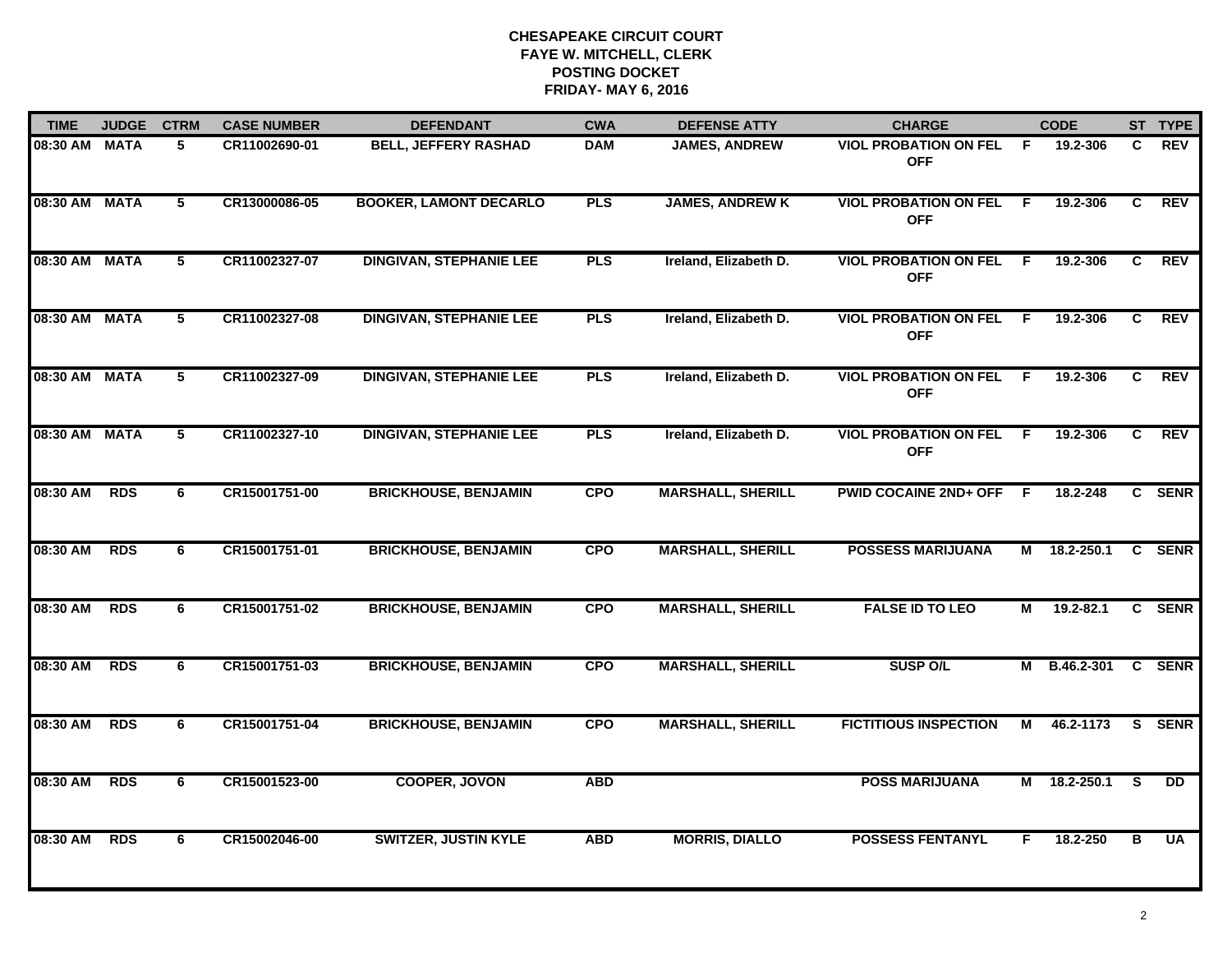| <b>TIME</b>   | <b>JUDGE</b> | <b>CTRM</b>             | <b>CASE NUMBER</b> | <b>DEFENDANT</b>                               | <b>CWA</b>     | <b>DEFENSE ATTY</b>      | <b>CHARGE</b>                                         |                | <b>CODE</b>  |              | ST TYPE     |
|---------------|--------------|-------------------------|--------------------|------------------------------------------------|----------------|--------------------------|-------------------------------------------------------|----------------|--------------|--------------|-------------|
| 08:30 AM      | <b>RDS</b>   | 6                       | CR15002185-01      | <b>WHITE, LAMORIS ANDREW</b>                   | <b>CPO</b>     | Taylor, Matthew T; SR    | <b>FORGE PUBLIC RECORD</b>                            | F.             | 18.2-168     |              | C SENR      |
| 08:30 AM      | <b>RDS</b>   | 6                       | CR15001659-00      | <b>WILLIAMS, BRITTEN D</b>                     | <b>LML</b>     | <b>WINN, A ROBINSON</b>  | <b>POSSESS MARIJUANA</b>                              |                | M 18.2-250.1 | -S           | <b>DD</b>   |
| 09:30 AM      | <b>MATA</b>  | 5                       | CR10001054-03      | <b>CORBETT, DERRICK DONTRE</b>                 |                |                          | <b>VIOL PROBATION ON FEL</b><br><b>OFF</b>            | F.             | 19.2-306     |              | C ADAT      |
| 09:30 AM MATA |              | 5                       | CR10001054-04      | <b>CORBETT, DERRICK DONTRE</b>                 |                |                          | <b>VIOL PROBATION ON FEL</b><br><b>OFF</b>            | -F             | 19.2-306     |              | C ADAT      |
| 09:30 AM MATA |              | 5                       | CR13001393-03      | JOHNSON, TROYON LASHAUN                        |                |                          | <b>VIOL PROBATION ON FEL F</b><br><b>OFF</b>          |                | 19.2-306     |              | C ADAT      |
| 10:00 AM EPG  |              | $\mathbf{3}$            | CR16000555-00      | <b>ARNOLD, DEMETRIUS</b><br><b>CHRISTOPHER</b> | <b>AMF</b>     | <b>MARTIN, TERENCE P</b> | INDECENT ACT W/CHILD BY F 18.2-370.1<br><b>PARENT</b> |                |              |              | C PLEA      |
| 10:00 AM EPG  |              | $\mathbf{3}$            | CR16000555-01      | <b>ARNOLD, DEMETRIUS</b><br><b>CHRISTOPHER</b> | <b>AMF</b>     | <b>MARTIN, TERENCE P</b> | INDECENT ACT W/CHILD BY F 18.2-370.1<br><b>PARENT</b> |                |              | <b>C</b>     | <b>PLEA</b> |
| 10:00 AM      | <b>EPG</b>   | $\overline{\mathbf{3}}$ | CR16000555-02      | <b>ARNOLD, DEMETRIUS</b><br><b>CHRISTOPHER</b> | <b>AMF</b>     | <b>MARTIN, TERENCE P</b> | <b>INCEST W/CHILD 13-17YR</b><br><b>OLD</b>           | $\overline{F}$ | 18.2-366     |              | C PLEA      |
| 10:00 AM      | <b>EPG</b>   | $\mathbf{3}$            | CR16000555-03      | <b>ARNOLD, DEMETRIUS</b><br><b>CHRISTOPHER</b> | <b>AMF</b>     | <b>MARTIN, TERENCE P</b> | INDECENT ACT W/CHILD BY F 18.2-370.1<br><b>PARENT</b> |                |              | $\mathbf{c}$ | <b>PLEA</b> |
| 10:00 AM      | <b>EPG</b>   | 3                       | CR16000555-04      | <b>ARNOLD, DEMETRIUS</b><br><b>CHRISTOPHER</b> | <b>AMF</b>     | <b>MARTIN, TERENCE P</b> | INDECENT ACT W/CHILD BY F 18.2-370.1<br><b>PARENT</b> |                |              | C .          | <b>PLEA</b> |
| 10:00 AM EPG  |              | $\mathbf{3}$            | CR16000555-05      | <b>ARNOLD, DEMETRIUS</b><br><b>CHRISTOPHER</b> | <b>AMF</b>     | <b>MARTIN, TERENCE P</b> | INDECENT ACT W/CHILD BY F 18.2-370.1<br><b>PARENT</b> |                |              | $\mathbf{C}$ | <b>PLEA</b> |
| 10:00 AM      | EPG          | $\mathbf{3}$            | CR11003059-04      | <b>BELL, JAMES WILLIAM</b>                     | <b>CPO</b>     | <b>STOKES, MARK</b>      | <b>VIOL PROBATION ON FEL F</b><br><b>OFF</b>          |                | 19.2-306     |              | C BOND      |
| 10:00 AM      | <b>EPG</b>   | $\overline{3}$          | CR16000789-00      | <b>BROWN, RAYQUAN MARQUIS</b>                  | S <sub>N</sub> | <b>MARTIN, TERENCE</b>   | <b>GRAND LARCENY</b>                                  | F.             | 18.2-95      |              | C PLEA      |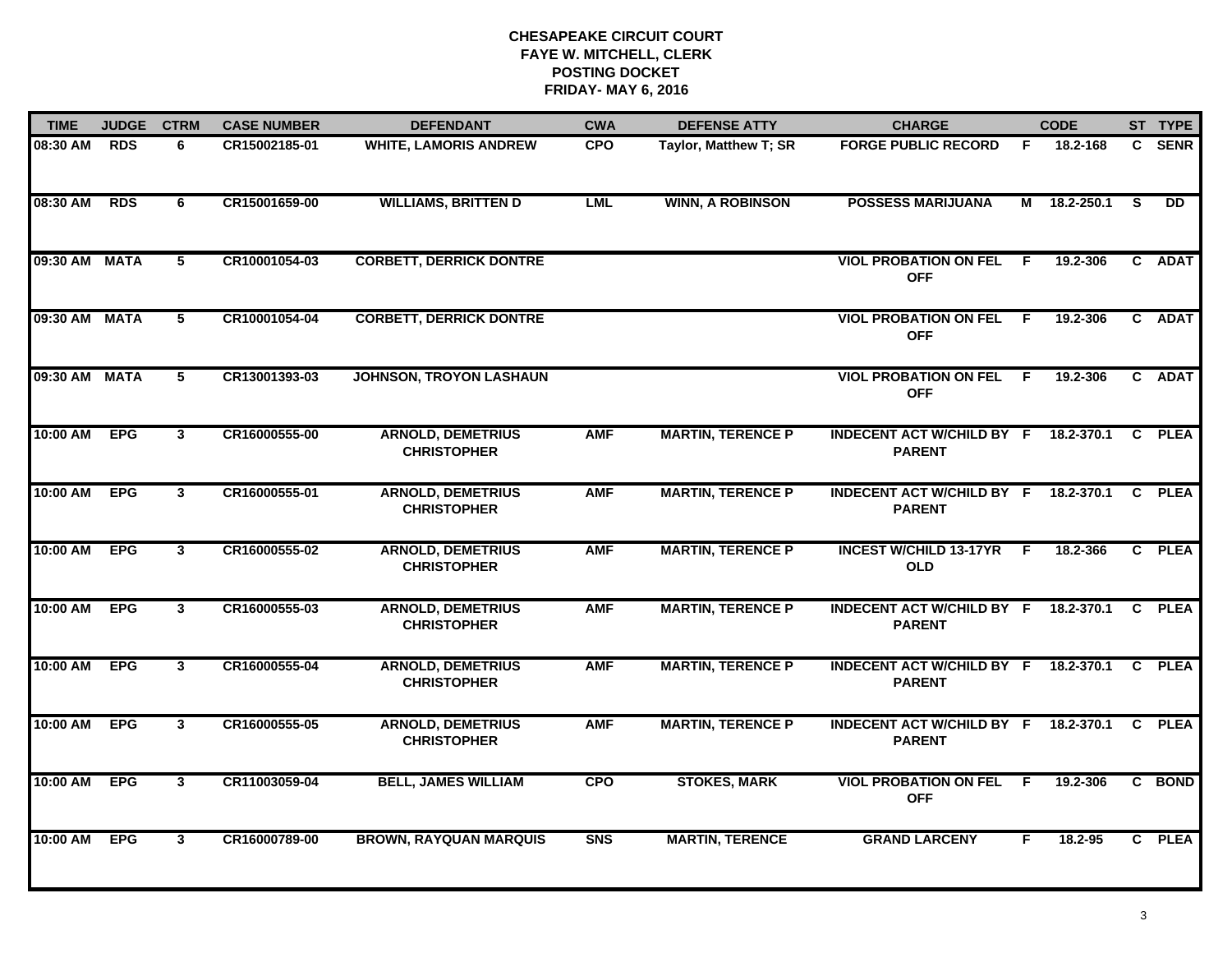| <b>TIME</b>  | <b>JUDGE</b> | <b>CTRM</b>    | <b>CASE NUMBER</b> | <b>DEFENDANT</b>                | <b>CWA</b> | <b>DEFENSE ATTY</b>          | <b>CHARGE</b>                                  |              | <b>CODE</b>  |              | ST TYPE       |
|--------------|--------------|----------------|--------------------|---------------------------------|------------|------------------------------|------------------------------------------------|--------------|--------------|--------------|---------------|
| 10:00 AM EPG |              | 3              | CR16000789-01      | <b>BROWN, RAYQUAN MARQUIS</b>   | <b>SNS</b> | <b>MARTIN, TERENCE</b>       | <b>STATUTORY BURGLARY</b>                      | F.           | 18.2-91      | C            | <b>PLEA</b>   |
| 10:00 AM EPG |              | $\mathbf{3}$   | CR16000789-02      | <b>BROWN, RAYQUAN MARQUIS</b>   | <b>SNS</b> | <b>MARTIN, TERENCE</b>       | <b>STATUTORY BURGLARY-</b><br><b>CONSP</b>     | F.           | 18.2-91      | $\mathbf{c}$ | <b>PLEA</b>   |
| 10:00 AM     | <b>EPG</b>   | $\mathbf{3}$   | CR16000857-00      | <b>CARLSON, IAN CHRISTIAN</b>   | <b>DJH</b> | <b>SCIALDON, CLAUDE M</b>    | <b>BOND APPEAL</b>                             | $\mathbf{o}$ | 19.2-124     |              | C BOND        |
| 10:00 AM     | <b>EPG</b>   | $\mathbf{3}$   | CR16000379-00      | <b>CAUDLE, SILAS MCKINSEY</b>   | <b>CPO</b> | <b>MORRIS, DIALLO</b>        | <b>HABITUAL OFFENDER-</b><br><b>PRIOR OFF</b>  | F.           | B.46.2-357   | B            | <b>PLEA</b>   |
| 10:00 AM     | <b>EPG</b>   | $\mathbf{3}$   | CR11001550-04      | <b>DAWSON, ANTONIO LACHOY</b>   | <b>PLS</b> | <b>SHANNON, KRISTEN</b>      | <b>VIOL: OF SUSP SENT ON</b><br><b>FEL OFF</b> | F.           | 19.2-306     |              | C BOND        |
| 10:00 AM     | <b>EPG</b>   | $\mathbf{3}$   | CR16000757-00      | <b>FUNDERBURK, CHRISTOPHER</b>  | <b>AHM</b> | <b>DAVIS, RICHARD</b>        | <b>BOND APPEAL</b>                             | $\mathbf{o}$ | 19.2-124     |              | C BOND        |
| 10:00 AM     | <b>EPG</b>   | $\overline{3}$ | CR16000056-00      | <b>HALL, CHRISTOPHER JACK</b>   | <b>MIF</b> | <b>STELLUTE, MARIO J</b>     | <b>POSSESS HEROIN</b>                          | F.           | 18.2-250     |              | <b>B</b> PLEA |
| 10:00 AM     | <b>EPG</b>   | $\mathbf{3}$   | CR16000056-01      | <b>HALL, CHRISTOPHER JACK</b>   | <b>MIF</b> | <b>STELLUTE, MARIO J</b>     | <b>POSSESS MARIJUANA</b>                       |              | M 18.2-250.1 | S.           | <b>PLEA</b>   |
| 10:00 AM     | <b>EPG</b>   | $\mathbf{3}$   | CR14002402-00      | <b>LATIMER, RYAN ADAM</b>       | <b>SNS</b> | <b>TITTER, JENNIFER</b>      | <b>POSSESS COCAINE</b>                         | F            | 18.2-250     | C            | <b>ROL</b>    |
| 10:00 AM     | <b>EPG</b>   | $\mathbf{3}$   | CR16000431-00      | <b>MARBLEY, TAJH JASON</b>      | <b>AMF</b> | <b>SACKS, ANDREW M</b>       | <b>ROBBERY</b>                                 | F            | 18.2-58      |              | C PLEA        |
| 10:00 AM     | <b>EPG</b>   | $\mathbf{3}$   | CR16000431-01      | <b>MARBLEY, TAJH JASON</b>      | <b>AMF</b> | <b>SACKS, ANDREW M</b>       | <b>MOB: MALICIOUS</b><br><b>WOUNDING</b>       | F.           | $18.2 - 41$  |              | C PLEA        |
| 10:00 AM     | <b>EPG</b>   | $\overline{3}$ | CR13000067-03      | <b>OLAH, CHARLES JOSEPH; JR</b> | <b>MIF</b> | <b>SWIFT-SHERARD, SANITA</b> | <b>VIOL PROBATION ON FEL</b><br><b>OFF</b>     | F.           | 19.2-306     |              | C BOND        |
| 10:00 AM     | <b>EPG</b>   | 3              | CR13000067-04      | <b>OLAH, CHARLES JOSEPH; JR</b> | <b>MIF</b> | <b>SWIFT-SHERARD, SANITA</b> | <b>VIOL PROBATION ON FEL</b><br><b>OFF</b>     | -F           | 19.2-306     |              | C BOND        |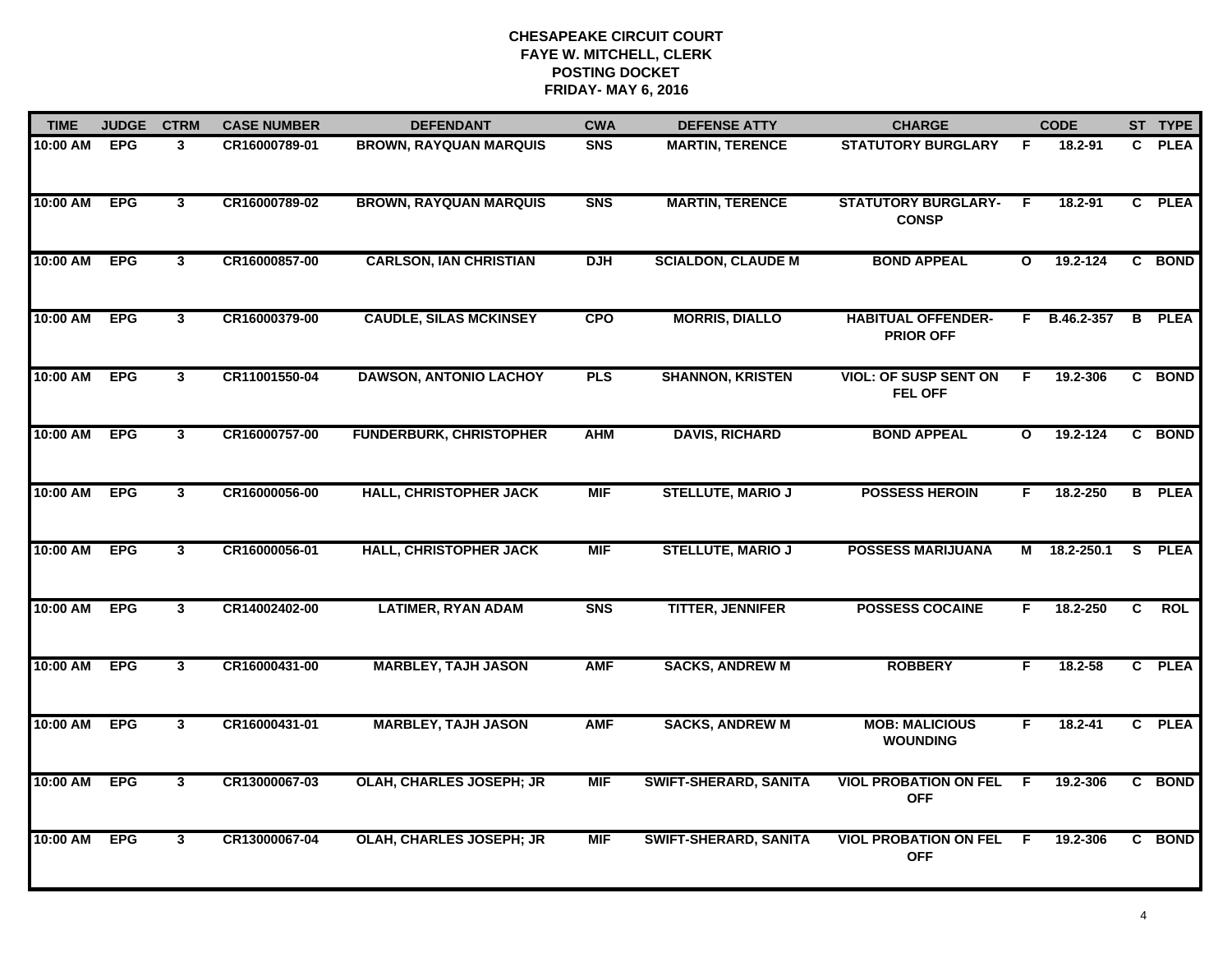| <b>TIME</b> | <b>JUDGE</b> | <b>CTRM</b>             | <b>CASE NUMBER</b> | <b>DEFENDANT</b>             | <b>CWA</b> | <b>DEFENSE ATTY</b>    | <b>CHARGE</b>                                |    | <b>CODE</b>   | ST TYPE       |
|-------------|--------------|-------------------------|--------------------|------------------------------|------------|------------------------|----------------------------------------------|----|---------------|---------------|
| 10:00 AM    | <b>EPG</b>   | 3                       | CR16000576-00      | <b>RAMSEY, TYLER WILLIAM</b> | <b>AMF</b> | <b>MELTON, JAMES</b>   | <b>GRAND LARCENY</b>                         | F. | 18.2-95       | C PLEA        |
| 10:00 AM    | <b>EPG</b>   | $\mathbf{3}$            | CR16000576-01      | <b>RAMSEY, TYLER WILLIAM</b> | <b>AMF</b> | <b>MELTON, JAMES</b>   | <b>GRAND</b><br><b>LARCENY:CONSPIRE</b>      | F. | 18.2-95       | C PLEA        |
| 10:00 AM    | <b>EPG</b>   | $\overline{3}$          | CR16000576-02      | <b>RAMSEY, TYLER WILLIAM</b> | <b>AMF</b> | <b>MELTON, JAMES</b>   | <b>GRAND LARCENY</b>                         | F  | 18.2-95       | C PLEA        |
| 10:00 AM    | <b>EPG</b>   | $\mathbf{3}$            | CR16000576-03      | <b>RAMSEY, TYLER WILLIAM</b> | <b>AMF</b> | <b>MELTON, JAMES</b>   | <b>CONSPIRE/AID/ABET</b><br>LARCENY>\$200    | F. | $18.2 - 23$   | C PLEA        |
| 10:00 AM    | <b>EPG</b>   | $\mathbf{3}$            | CR16000576-04      | <b>RAMSEY, TYLER WILLIAM</b> | <b>AMF</b> | <b>MELTON, JAMES</b>   | <b>CONSPIRE/AID/ABET</b><br>LARCENY>\$200    | F. | $18.2 - 23$   | C PLEA        |
| 10:00 AM    | <b>EPG</b>   | $\mathbf{3}$            | CR16000576-05      | <b>RAMSEY, TYLER WILLIAM</b> | <b>AMF</b> | <b>MELTON, JAMES</b>   | <b>GRAND LARCENY</b>                         | F. | 18.2-95       | C PLEA        |
| 10:00 AM    | <b>EPG</b>   | 3                       | CR16000576-06      | <b>RAMSEY, TYLER WILLIAM</b> | <b>AMF</b> | <b>MELTON, JAMES</b>   | <b>GRAND LARCENY</b>                         | F. | 18.2-95       | C PLEA        |
| 10:00 AM    | <b>EPG</b>   | $\overline{\mathbf{3}}$ | CR15000615-00      | <b>REED, DEVONTE' GOMEZE</b> | <b>ABD</b> | <b>PASS, STEPHANIE</b> | <b>GRAND LARCENY</b>                         | F. | 18.2-95       | <b>B</b> TRYL |
| 10:00 AM    | <b>EPG</b>   | 3                       | CR15000615-01      | <b>REED, DEVONTE' GOMEZE</b> | <b>ABD</b> | <b>PASS, STEPHANIE</b> | <b>LARCENY W/ INTENT TO</b><br><b>SELL</b>   |    | F 18.2-108.01 | <b>B</b> TRYL |
| 10:00 AM    | <b>EPG</b>   | 3 <sup>1</sup>          | CR15000615-02      | <b>REED, DEVONTE' GOMEZE</b> | <b>ABD</b> | <b>PASS, STEPHANIE</b> | <b>STATUTORY BURGLARY-</b><br><b>ATTEMPT</b> | F. | 18.2-91       | <b>B</b> TRYL |
| 10:00 AM    | <b>EPG</b>   | 3                       | CR15000615-03      | <b>REED, DEVONTE' GOMEZE</b> | <b>ABD</b> | <b>PASS, STEPHANIE</b> | <b>STATUTORY BURGLARY</b>                    | F. | 18.2-91       | <b>B</b> TRYL |
| 10:00 AM    | <b>EPG</b>   | $\mathbf{3}$            | CR15000615-04      | <b>REED, DEVONTE' GOMEZE</b> | <b>ABD</b> | <b>PASS, STEPHANIE</b> | <b>GRAND LARCENY</b>                         | F. | 18.2-95       | <b>B</b> TRYL |
| 10:00 AM    | <b>EPG</b>   | $\mathbf{3}$            | CR15000615-05      | <b>REED, DEVONTE' GOMEZE</b> | <b>ABD</b> | <b>PASS, STEPHANIE</b> | <b>LARCENY W/INTENT TO</b><br><b>SELL</b>    |    | F 18.2-108.01 | <b>B</b> TRYL |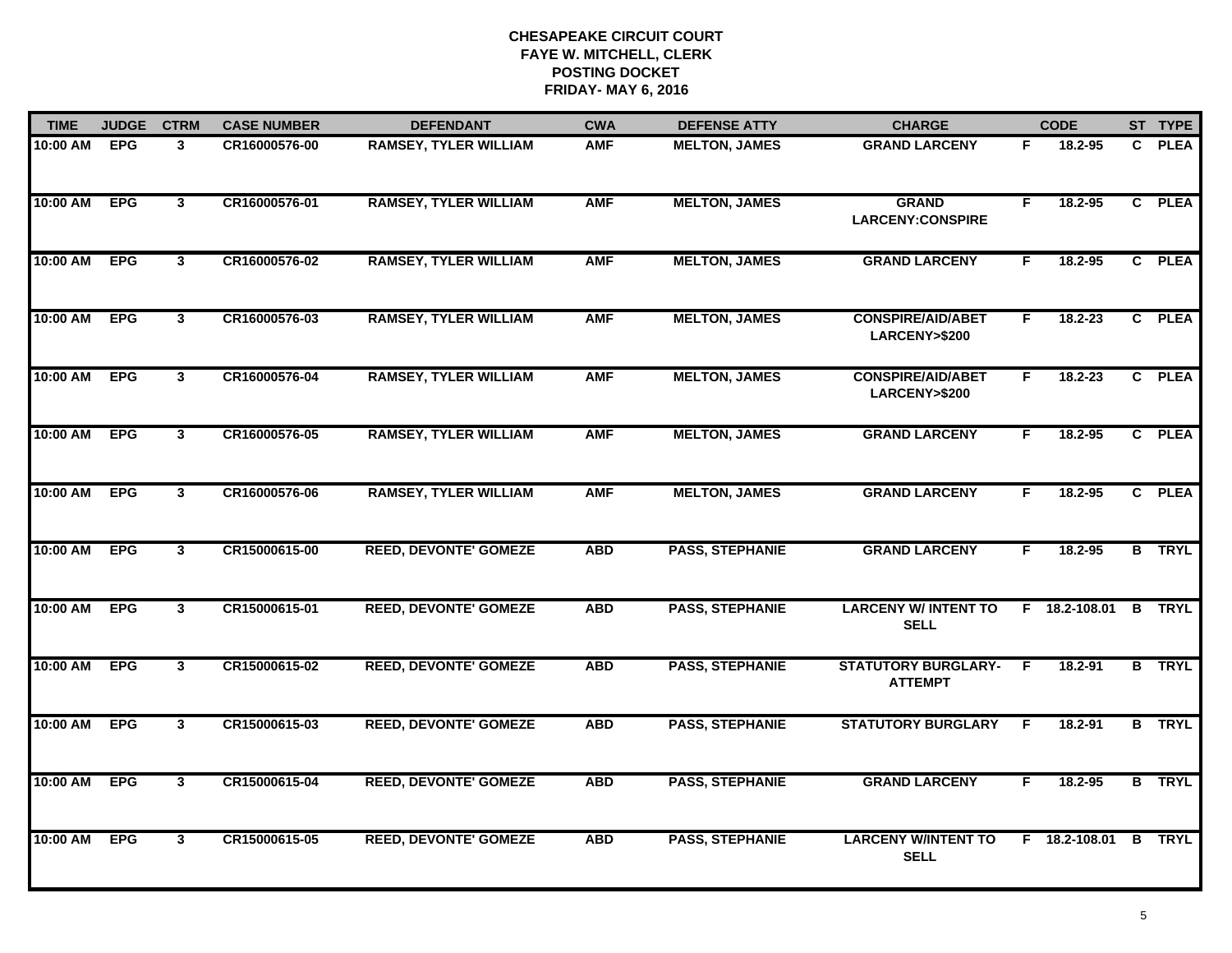| <b>TIME</b>  | <b>JUDGE</b> | <b>CTRM</b>             | <b>CASE NUMBER</b> | <b>DEFENDANT</b>              | <b>CWA</b> | <b>DEFENSE ATTY</b>          | <b>CHARGE</b>                                     |    | <b>CODE</b>         |                         | ST TYPE                  |
|--------------|--------------|-------------------------|--------------------|-------------------------------|------------|------------------------------|---------------------------------------------------|----|---------------------|-------------------------|--------------------------|
| 10:00 AM     | <b>EPG</b>   | 3                       | CR16000302-00      | <b>SMITH, TIRON LAMONTE</b>   | <b>PLS</b> | <b>GLASS, DALTON</b>         | <b>OBTAIN MONEY BY FALSE F</b><br><b>PRETENSE</b> |    | 18.2-178            |                         | <b>B</b> TRYL            |
| 10:00 AM     | <b>EPG</b>   | $\mathbf{3}$            | CR16000773-00      | <b>SPENCE, KRISTIE CHEVON</b> | <b>PLS</b> | <b>JONES, M COLSTON</b>      | <b>SHOPLIFTING 3RD+OFF</b>                        | F  | 18.2-103            |                         | C PLEA                   |
| 10:00 AM     | <b>EPG</b>   | $\mathbf{3}$            | CR12001221-01      | THIGPEN, LADANIEL ANTWON      | <b>MIF</b> | <b>SWIFT-SHERARD, SANITA</b> | <b>VIOL PROBATION ON FEL</b><br><b>OFF</b>        | -F | 19.2-306            |                         | C BOND                   |
| 10:00 AM     | <b>FBL</b>   | 4                       | CR16000358-00      | <b>ASKEW, QUEEN ESTER</b>     | <b>AMF</b> | <b>SPENCER, JOANNE</b>       | <b>VIOL: SUSP SENT ON MISD</b><br><b>OFF</b>      | M  | 19.2-306            |                         | C BOND                   |
| 10:00 AM     | <b>FBL</b>   | 4                       | CR16000358-01      | <b>ASKEW, QUEEN ESTER</b>     | <b>AMF</b> | <b>SPENCER, JO ANNE</b>      | <b>CAPIAS: FTA SENT</b>                           | М  | 18.2-456            |                         | C BOND                   |
| 10:00 AM FBL |              | 4                       | CR16000570-00      | <b>CARTER, ANGELA C</b>       | <b>LML</b> | <b>LEEMAN, RANDALL J; JR</b> | 34/25 SP                                          |    | I A.46.2-873 S TRYL |                         |                          |
| 10:00 AM     | FBL          | $\overline{\mathbf{4}}$ | CR16000305-00      | <b>CURRENCE, SARAH K</b>      | <b>KAM</b> |                              | SPEEDING 37/25                                    |    | F.46.2-874          | $\overline{\mathbf{s}}$ | <b>TRYL</b>              |
| 10:00 AM     | <b>FBL</b>   | $\overline{\mathbf{4}}$ | CR16000305-01      | <b>CURRENCE, SARAH K</b>      | <b>KAM</b> |                              | <b>CONTEMPT - FTA TRIAL</b>                       | М  | 18.2-456            | $\overline{s}$          | $\overline{\mathsf{sc}}$ |
| 10:00 AM     | <b>FBL</b>   | 4                       | CR16000540-00      | <b>DAVIS, DOMINIC DESEAN</b>  | <b>LML</b> |                              | ELUDE/DISREGARD POLICE- M<br><b>MISD</b>          |    | 46.2-817A           |                         | S TRYL                   |
| 10:00 AM     | <b>FBL</b>   | $\overline{\mathbf{4}}$ | CR15002160-00      | <b>DIPAOLA, JACLYN RENNE</b>  | <b>KAM</b> | <b>JONES, C RYAN</b>         | <b>SHOPLIFTING</b>                                | M  | 74.4                |                         | S TRYL                   |
| 10:00 AM     | <b>FBL</b>   | 4                       | CR16000587-00      | <b>DREW, TROY D</b>           | <b>KAM</b> |                              | <b>DUI1ST</b>                                     |    | M A.18.2-266 B TRYL |                         |                          |
| 10:00 AM     | <b>FBL</b>   | 4                       | CR16000587-01      | <b>DREW, TROY D</b>           | <b>KAM</b> |                              | <b>FAIL TO MAINTAIN LN</b>                        |    | A.46.2-804 S TRYL   |                         |                          |
| 10:00 AM     | <b>FBL</b>   | $\overline{\mathbf{4}}$ | CR16000588-00      | <b>DUBOIS, TINA ANNETTE</b>   | <b>LML</b> | PIERCE, JUSTIN L             | <b>RD-SP 20/MORE ABOVE</b><br><b>SP.LMT-MIS</b>   |    | M C.46.2-862 S TRYL |                         |                          |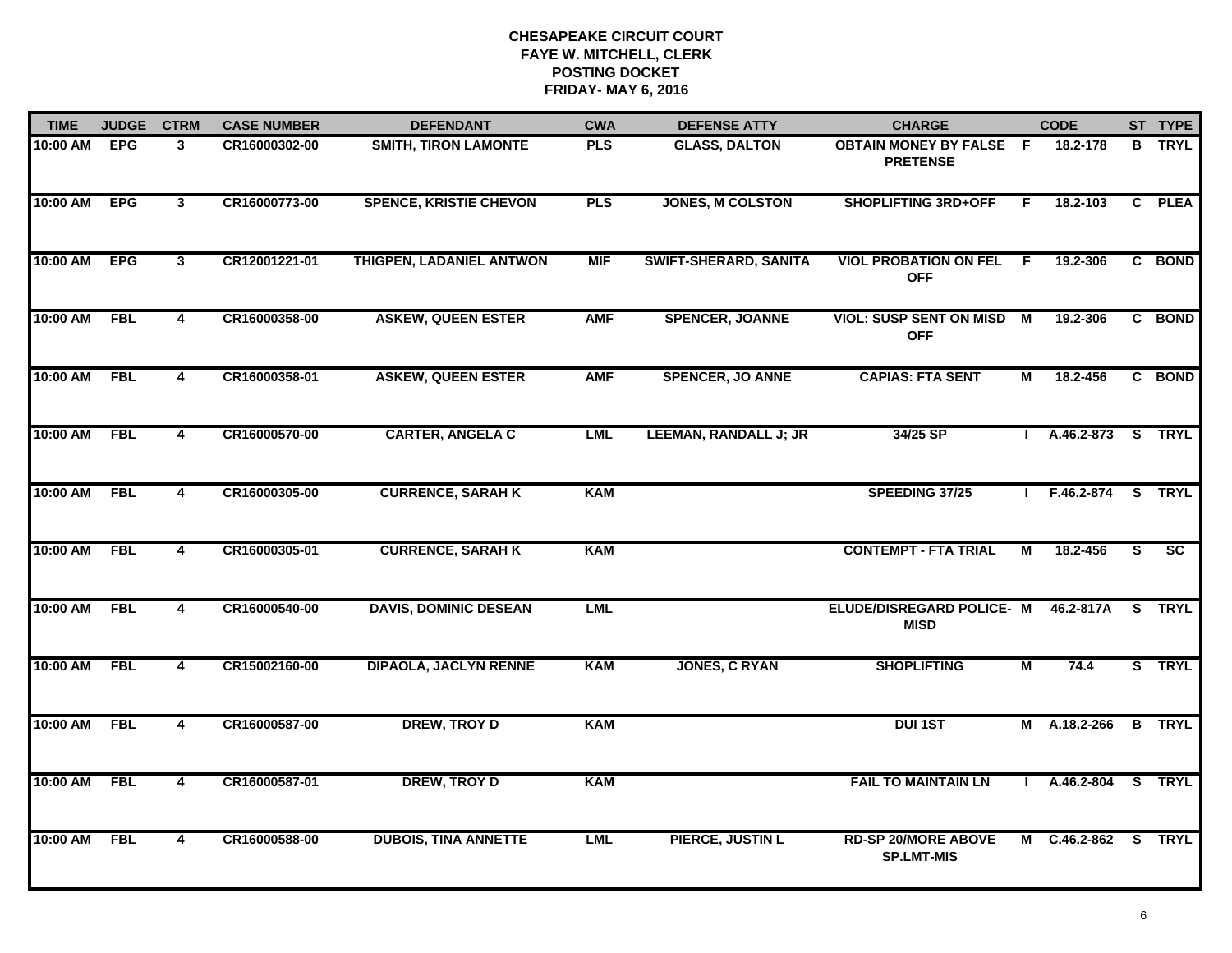| <b>TIME</b> | <b>JUDGE</b> | <b>CTRM</b>             | <b>CASE NUMBER</b> | <b>DEFENDANT</b>                | <b>CWA</b> | <b>DEFENSE ATTY</b>      | <b>CHARGE</b>                                  |   | <b>CODE</b>         | ST TYPE       |
|-------------|--------------|-------------------------|--------------------|---------------------------------|------------|--------------------------|------------------------------------------------|---|---------------------|---------------|
| 10:00 AM    | <b>FBL</b>   | 4                       | CR16000536-00      | <b>GATLING, FREDERICK D</b>     | <b>KAM</b> | <b>WENTWORTH, RACHEL</b> | <b>SUSP O/L</b>                                |   | M B.46.2-301        | S TRYL        |
| 10:00 AM    | FBL          | $\overline{\mathbf{4}}$ | CR16000536-01      | <b>GATLING, FREDERICK D</b>     | <b>KAM</b> | <b>WENTWORTH, RACHEL</b> | <b>CAPIAS</b>                                  | М | 18.2-456            | <b>B</b> TRYL |
| 10:00 AM    | <b>FBL</b>   | 4                       | CR16000534-00      | <b>GRIFFIN, OLIVER M</b>        | <b>KAM</b> | <b>TITTER, JENNIFER</b>  | <b>SUSPD O/L</b>                               |   | M B.46.2-301 S TRYL |               |
| 10:00 AM    | <b>FBL</b>   | 4                       | CR16000585-00      | <b>HENSON, ARTHUR LADELL</b>    | <b>KAM</b> | <b>WENTWORTH, RACHEL</b> | POSS MARIJUANA, 1ST OFF M 18.2-250.1           |   |                     | <b>B</b> TRYL |
| 10:00 AM    | <b>FBL</b>   | 4                       | CR16000589-00      | <b>HENSON, ARTHUR LADELL</b>    | <b>KAM</b> | <b>WENTWORTH, RACHEL</b> | <b>DUI 1ST</b>                                 |   | M A.18.2-266        | <b>B</b> TRYL |
| 10:00 AM    | <b>FBL</b>   | 4                       | CR16000589-01      | <b>HENSON, ARTHUR LADELL</b>    | <b>KAM</b> | <b>WENTWORTH, RACHEL</b> | <b>SUSP OL 3RD</b>                             |   | M B.46.2-301        | <b>B</b> TRYL |
| 10:00 AM    | <b>FBL</b>   | $\overline{\mathbf{4}}$ | CR13001652-03      | <b>LACEY, JOSEPH ALONZO</b>     | <b>CPO</b> | <b>REVELEY, HK; JR</b>   | <b>VIOL GOOD BEHAV ON MISD M</b><br><b>OFF</b> |   | 19.2-306            | C BOND        |
| 10:00 AM    | <b>FBL</b>   | 4                       | CR16000571-00      | <b>MURRAY, DONTAE AMECHE</b>    | <b>KAM</b> |                          | 44/35 SP                                       |   | A.46.2-875 S TRYL   |               |
| 10:00 AM    | <b>FBL</b>   | 4                       | CR16000533-00      | <b>NIXON, ELMER LEE</b>         | <b>LML</b> | Ortiz, Kathleen A        | <b>VIOLATE PROTECTIVE</b><br><b>ORDER</b>      | М | 16.1-253.2          | <b>B</b> TRYL |
| 10:00 AM    | <b>FBL</b>   | $\overline{4}$          | CR16000533-01      | <b>NIXON, ELMER LEE</b>         | <b>LML</b> | Ortiz, Kathleen A        | <b>FAIL TO ID</b>                              | М | 46-209              | <b>B</b> TRYL |
| 10:00 AM    | <b>FBL</b>   | 4                       | CR15002392-00      | <b>OWENS, CIMARRON RICHELLE</b> | <b>LML</b> |                          | <b>SUSP OL 2ND</b>                             |   | M B.46.2-301        | <b>B</b> TRYL |
| 10:00 AM    | FBL          | 4                       | CR15002392-01      | <b>OWENS, CIMARRON RICHELLE</b> | <b>LML</b> |                          | <b>FTA - ADAT</b>                              | М | 18.2-456            | <b>B</b> TRYL |
| 10:00 AM    | <b>FBL</b>   | $\overline{4}$          | CR15002365-00      | PERRUQUET, JAMES DAVID; JR      | <b>LML</b> |                          | <b>RECKLESS DRIVING 61/35</b>                  |   | M C.46.2-862        | S TRYL        |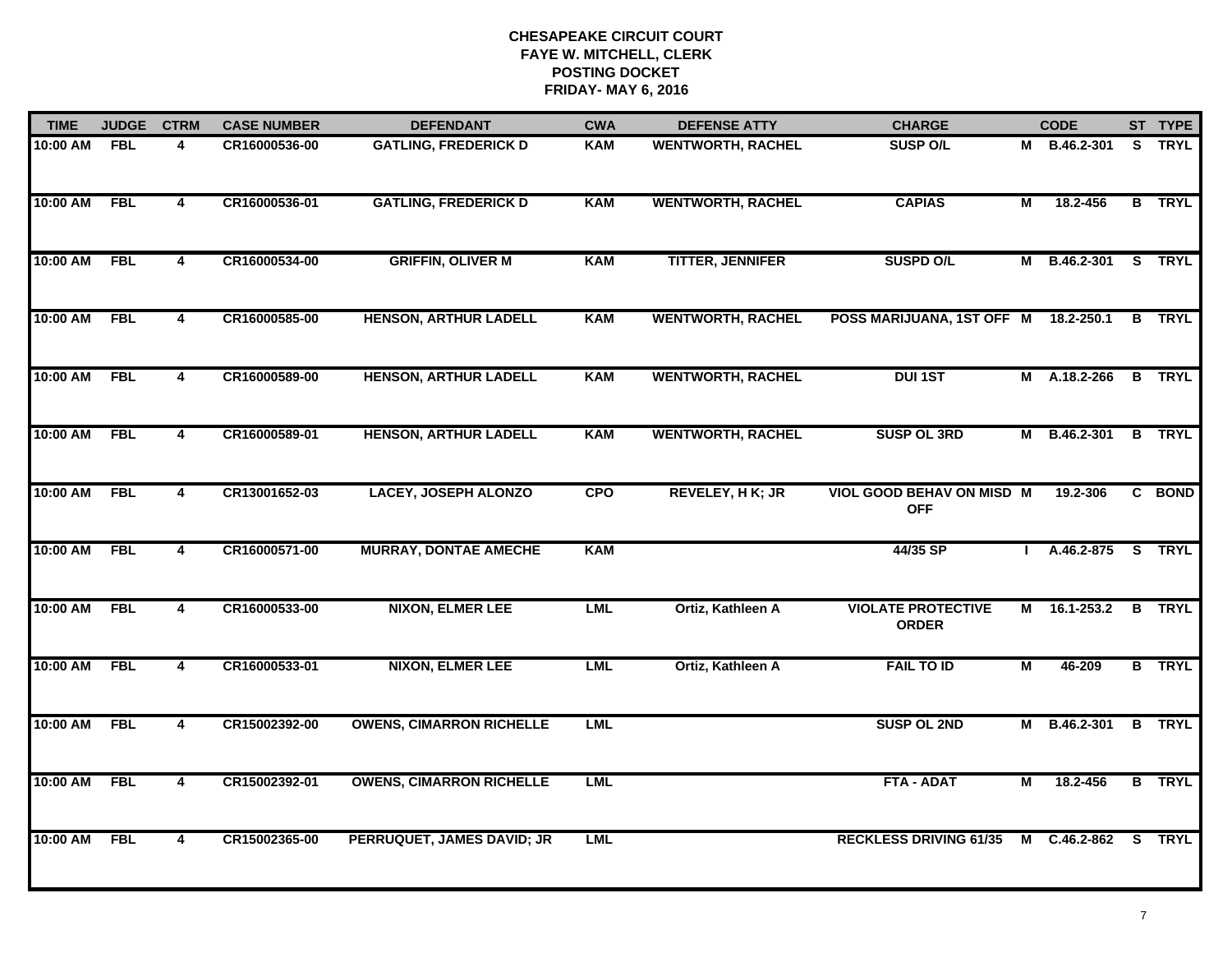| <b>TIME</b>   | <b>JUDGE</b> | <b>CTRM</b>             | <b>CASE NUMBER</b> | <b>DEFENDANT</b>                | <b>CWA</b> | <b>DEFENSE ATTY</b>           | <b>CHARGE</b>                                       |                | <b>CODE</b>    |                | ST TYPE       |
|---------------|--------------|-------------------------|--------------------|---------------------------------|------------|-------------------------------|-----------------------------------------------------|----------------|----------------|----------------|---------------|
| 10:00 AM      | FBL          | 4                       | CR16000309-00      | PHILLIPS, DANA VIRGIL           | <b>KAM</b> | <b>WENTWORTH, RACHEL</b>      | <b>DUI 1ST</b>                                      |                | M A.18.2-266   |                | <b>B</b> TRYL |
| 10:00 AM      | FBL          | $\overline{\mathbf{4}}$ | CR16000753-00      | <b>POWELL, EDNA ANN</b>         | <b>LML</b> | <b>HOLDER, WILLIAM JOSHUA</b> | <b>INTERDICTION POSSESS</b><br><b>ALCOHOL</b>       | М              | $4.1 - 322$    | $\overline{B}$ | <b>MOT</b>    |
| 10:00 AM      | FBL          | 4                       | CR16000753-01      | <b>POWELL, EDNA ANN</b>         | <b>LML</b> | <b>JONES, M COLSTON</b>       | <b>INTERDICTED POSS</b><br><b>ALCOHOL</b>           | М              | $4.1 - 322$    | $\overline{B}$ | MOT           |
| 10:00 AM      | <b>FBL</b>   | 4                       | CR16000400-00      | <b>SMITH, MARVIN LEE</b>        | <b>LML</b> | <b>NICHOLAS, LESLEE</b>       | <b>ASSAULT &amp; BATTERY-FAM M</b><br><b>MEMBER</b> |                | 18.2-57.2      |                | <b>B</b> TRYL |
| 10:00 AM      | <b>FBL</b>   | 4                       | CR16000535-00      | <b>WAITE, CHRISTOPHER L</b>     | <b>LML</b> | <b>JONES, M COLSTON</b>       | <b>SUSP O/L</b>                                     |                | M B.46.2-301   |                | <b>B</b> TRYL |
| 10:00 AM      | <b>FBL</b>   | $\overline{4}$          | CR16000200-00      | <b>WILLIAMS, XAVIER K</b>       | <b>KAM</b> |                               | <b>CARRY CONCEALED</b><br><b>WEAPON</b>             | $\overline{M}$ | $74 - 4$       |                | S TRYL        |
| 10:00 AM MATA |              | 5                       | CR16000853-00      | <b>BAILEY, JARED WILSON</b>     | <b>AJS</b> | <b>JONES, M COLSTON</b>       | <b>BOND APPEAL</b>                                  | $\mathbf{o}$   | 19.2-124       |                | C BOND        |
| 10:00 AM MATA |              | 5                       | CR04003133-01      | <b>JETHRO, JULIAN BRIAN</b>     | <b>AJS</b> | <b>MCCORMACK, JARRET L</b>    | <b>VIOL PROBATION ON FEL</b><br><b>OFF</b>          | F.             | 19.2-306       |                | C BOND        |
| 10:00 AM MATA |              | 5                       | CR16000837-00      | <b>JORDAN, JASMINE MARIE</b>    | <b>CEE</b> | <b>SOSA, KAREN M</b>          | PETIT LARCENY: 3RD + OFF F                          |                | 18.2-96        |                | <b>B</b> PLEA |
| 10:00 AM MATA |              | 5                       | CR16000543-02      | <b>QUATTLEBAUM, DAVID A</b>     | CEE        | <b>BOUCHARD, JULIAN</b>       | <b>REV O/L</b>                                      |                | M B.46.2-301   |                | S PLEA        |
| 10:00 AM MATA |              | 5                       | CR16000543-00      | <b>QUATTLEBAUM, DAVID ALTON</b> | <b>CEE</b> | <b>BOUCHARD, JULIAN</b>       | <b>DUI-3RD</b>                                      | F.             | $J.18.2 - 266$ |                | <b>B</b> PLEA |
| 10:00 AM MATA |              | $\overline{5}$          | CR16000543-01      | <b>QUATTLEBAUM, DAVID ALTON</b> | <b>CEE</b> | <b>BOUCHARD, JULIAN</b>       | <b>ELUDE</b>                                        | M              | 46.2-817A      |                | <b>B</b> PLEA |
| 10:00 AM MATA |              | 5                       | CR16000082-00      | <b>TWINE, MAURICE LAVON</b>     | <b>KAM</b> | Ortiz, Kathleen A             | <b>MALICIOUS WOUNDING-</b><br><b>ATTEMPT</b>        | F.             | 18.2-51        |                | C PLEA        |